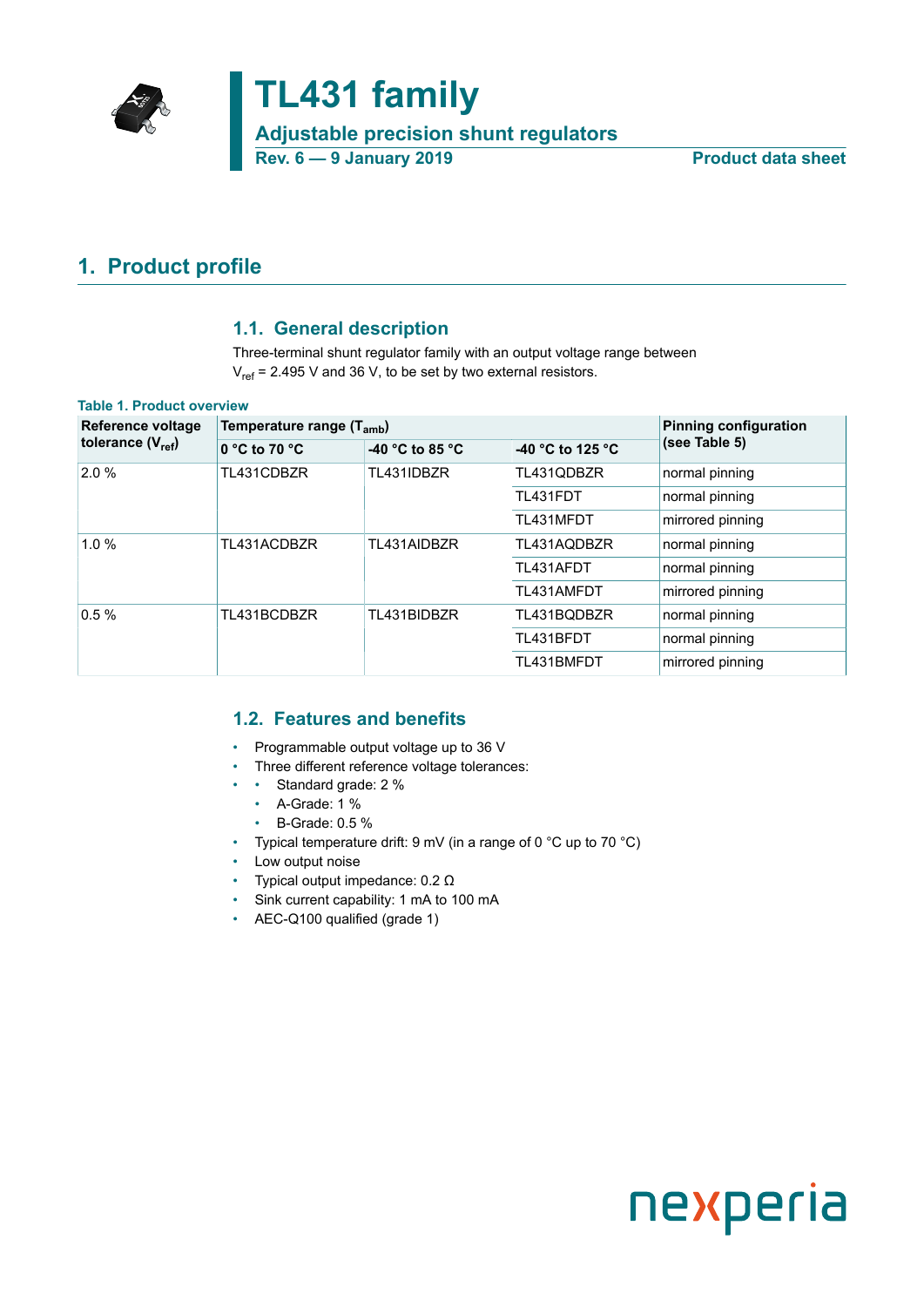### <span id="page-1-0"></span>**1.3. Applications**

- Shunt regulator
- Precision current limiter
- Precision constant current sink
- Isolated feedback loop for Switch Mode Power Supply (SMPS)

#### <span id="page-1-1"></span>**1.4. Quick reference data**

#### **Table 2. Quick reference data**

| Symbol                | <b>Parameter</b>            | <b>Conditions</b>                     | Min       | <b>Typ</b>               | <b>Max</b> | <b>Unit</b> |
|-----------------------|-----------------------------|---------------------------------------|-----------|--------------------------|------------|-------------|
| <b>V<sub>KA</sub></b> | cathode-anode voltage       |                                       | $V_{ref}$ | $\overline{\phantom{0}}$ | 36         | ν           |
| Ιĸ                    | cathode current             |                                       | 1         | $\overline{\phantom{0}}$ | 100        | mA          |
| $V_{ref}$             | reference voltage           | $V_{KA} = V_{ref}$ ; $I_{K} = 10$ mA; |           |                          |            |             |
|                       | Standard-Grade (2.0 %)<br>٠ | $T_{amb}$ = 25 °C                     | 2440      | 2495                     | 2550       | mV          |
|                       | A-Grade (1.0 %)<br>٠        |                                       | 2470      | 2495                     | 2520       | mV          |
|                       | B-Grade (0.5 %)<br>٠        |                                       | 2483      | 2495                     | 2507       | mV          |

# <span id="page-1-2"></span>**2. Pinning information**

| <b>Table 3. Pinning</b> |                                                      |                                                     |                           |                       |  |  |  |  |
|-------------------------|------------------------------------------------------|-----------------------------------------------------|---------------------------|-----------------------|--|--|--|--|
| <b>Pin</b>              | Symbol                                               | <b>Description</b>                                  | <b>Simplified outline</b> | <b>Graphic symbol</b> |  |  |  |  |
|                         | SOT23; normal pinning: All types without MFDT ending |                                                     |                           |                       |  |  |  |  |
| 1                       | Κ                                                    | cathode                                             | 3                         | <b>REF</b>            |  |  |  |  |
| 2                       | <b>REF</b>                                           | reference                                           |                           | K<br>A                |  |  |  |  |
| 3                       | A                                                    | anode                                               | っ                         | 006aab355             |  |  |  |  |
|                         |                                                      | SOT23; mirrored pinning: All types with MFDT ending |                           |                       |  |  |  |  |
| 1                       | <b>REF</b>                                           | reference                                           | 3                         | <b>REF</b>            |  |  |  |  |
| 2                       | K                                                    | cathode                                             |                           | Κ<br>A                |  |  |  |  |
| 3                       | A                                                    | anode                                               | っ                         | 006aab355             |  |  |  |  |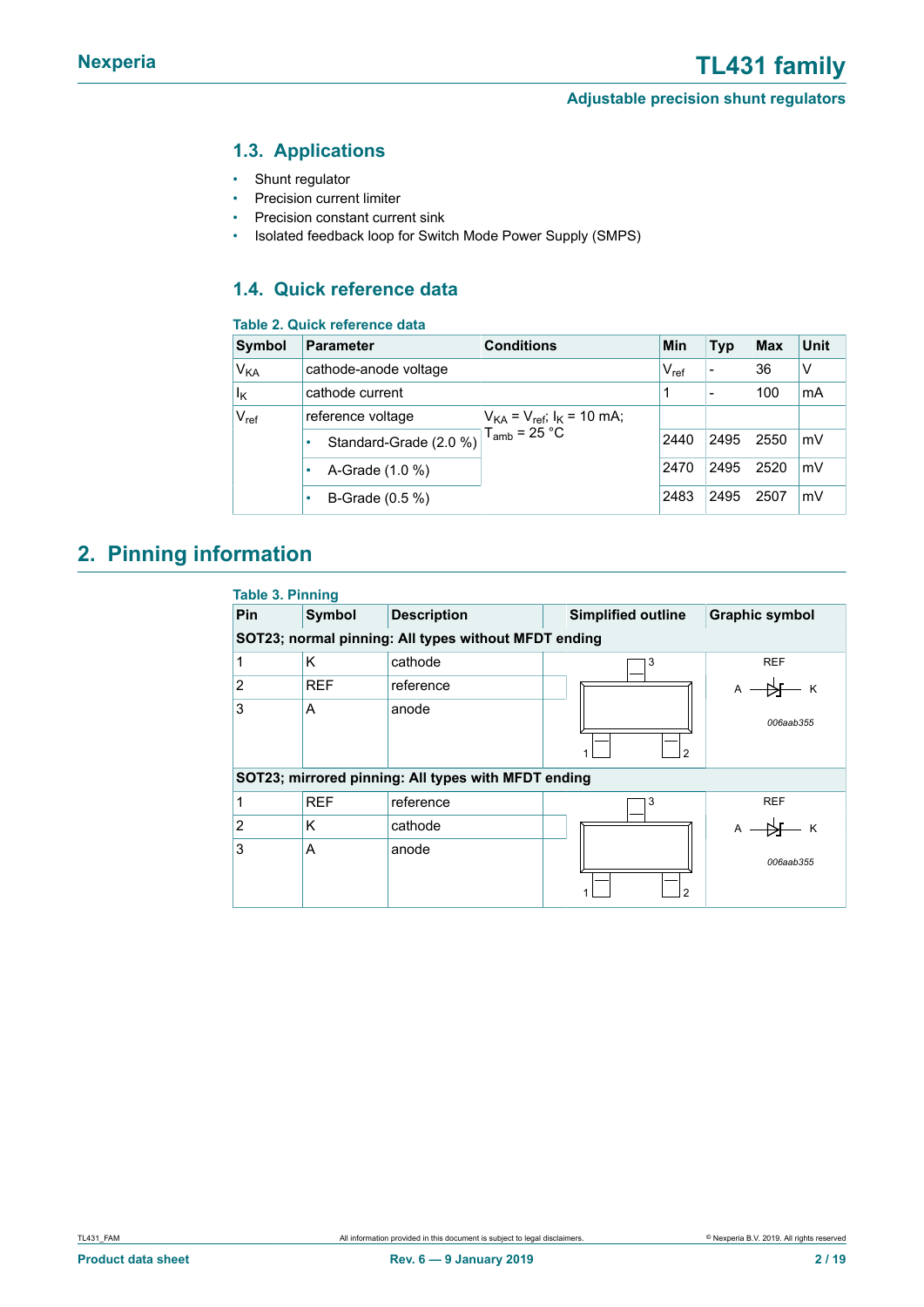# <span id="page-2-1"></span>**3. Ordering information**

<span id="page-2-0"></span>

| <b>Type number</b> | Package         |                                          |                   |  |  |  |  |
|--------------------|-----------------|------------------------------------------|-------------------|--|--|--|--|
|                    | <b>Name</b>     | <b>Description</b>                       | <b>Version</b>    |  |  |  |  |
| TL431CDBZR         | <b>TO-236AB</b> | plastic surface-mounted package; 3 leads | SOT <sub>23</sub> |  |  |  |  |
| TL431IDBZR         |                 |                                          |                   |  |  |  |  |
| TL431QDBZR         |                 |                                          |                   |  |  |  |  |
| TL431FDT           |                 |                                          |                   |  |  |  |  |
| TL431MFDT          |                 |                                          |                   |  |  |  |  |
| TL431ACDBZR        |                 |                                          |                   |  |  |  |  |
| TL431AIDBZR        |                 |                                          |                   |  |  |  |  |
| TL431AQDBZR        |                 |                                          |                   |  |  |  |  |
| TL431AFDT          |                 |                                          |                   |  |  |  |  |
| TL431AMFDT         |                 |                                          |                   |  |  |  |  |
| TL431BCDBZR        |                 |                                          |                   |  |  |  |  |
| TL431BIDBZR        |                 |                                          |                   |  |  |  |  |
| TL431BQDBZR        |                 |                                          |                   |  |  |  |  |
| TL431BFDT          |                 |                                          |                   |  |  |  |  |
| TL431BMFDT         |                 |                                          |                   |  |  |  |  |

# <span id="page-2-2"></span>**4. Marking**

| <b>Table 5. Marking codes</b> |                  |                    |                          |  |  |  |
|-------------------------------|------------------|--------------------|--------------------------|--|--|--|
| <b>Type number</b>            | Marking code [1] | <b>Type number</b> | Marking code [1]         |  |  |  |
| TL431CDBZR                    | CA%              | TL431AFDT          | AS%                      |  |  |  |
| TL431IDBZR                    | CB%              | TL431AMFDT         | AV%                      |  |  |  |
| TL431QDBZR                    | CC%              | TL431BCDBZR        | CG%                      |  |  |  |
| TL431FDT                      | AR%              | TL431BIDBZR        | CH%                      |  |  |  |
| TL431MFDT                     | $AU$ %           | TL431BQDBZR        | CJ%                      |  |  |  |
| TL431ACDBZR                   | $CD\%$           | TL431BFDT          | AT%                      |  |  |  |
| TL431AIDBZR                   | CE%              | TL431BMFDT         | AW%                      |  |  |  |
| TL431AQDBZR                   | CF%              | -                  | $\overline{\phantom{0}}$ |  |  |  |

[1] % = placeholder for manufacturing site code.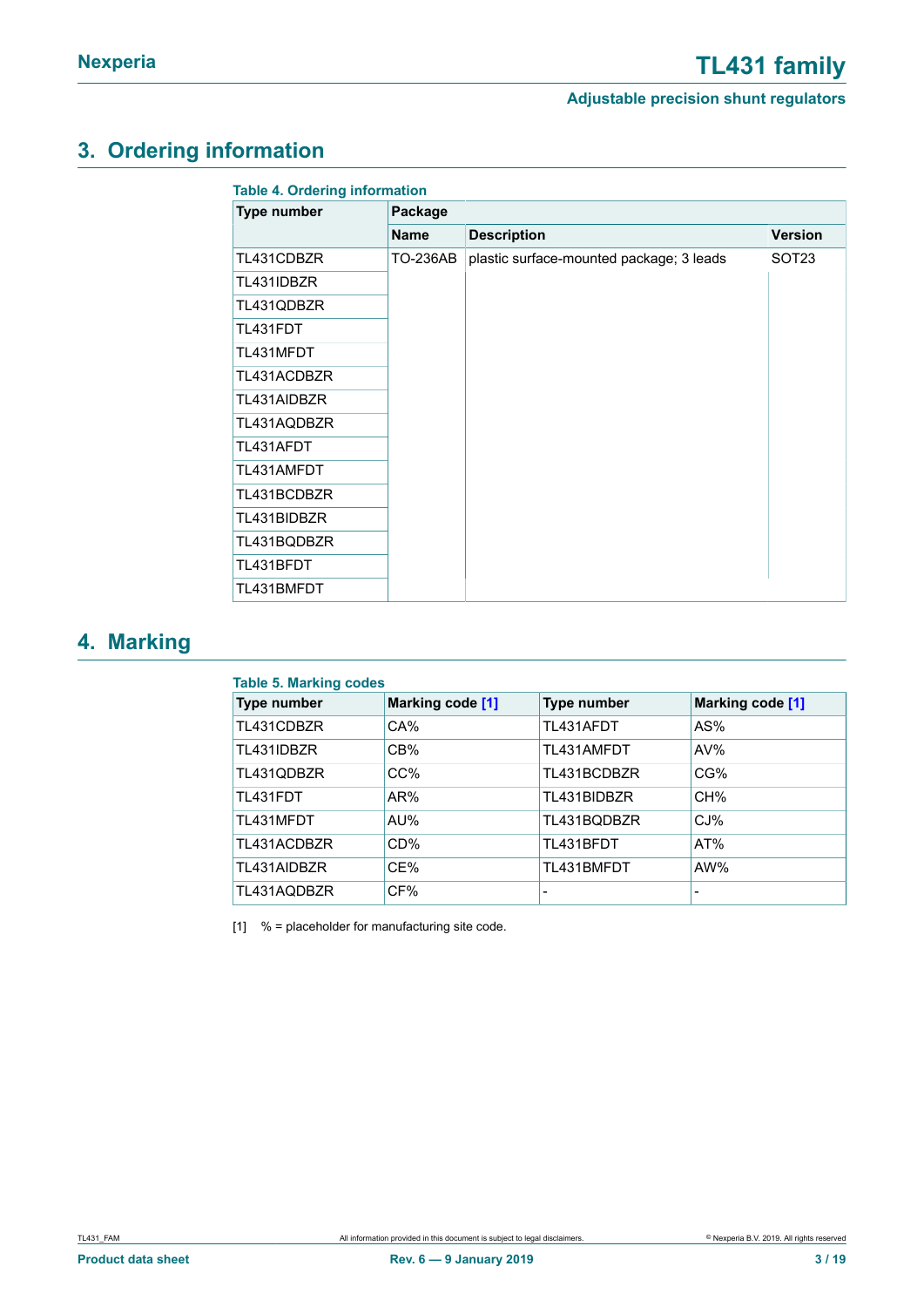### <span id="page-3-0"></span>**5. Functional diagram**

The TL431 family comprises a range of 3-terminal adjustable shunt regulators, with specified thermal stability over applicable automotive and commercial temperature ranges. The output voltage can be set to any value between  $V_{ref}$  (approximately 2.5 V) and 36 V with two external resistors (see Figure 8). These devices have a typical output impedance of 0.2 Ω. Active output circuitry provides a very sharp turn-on characteristic, making these devices excellent replacements for Zener diodes in many applications like on-board regulation, adjustable power supplies and switching power supplies.

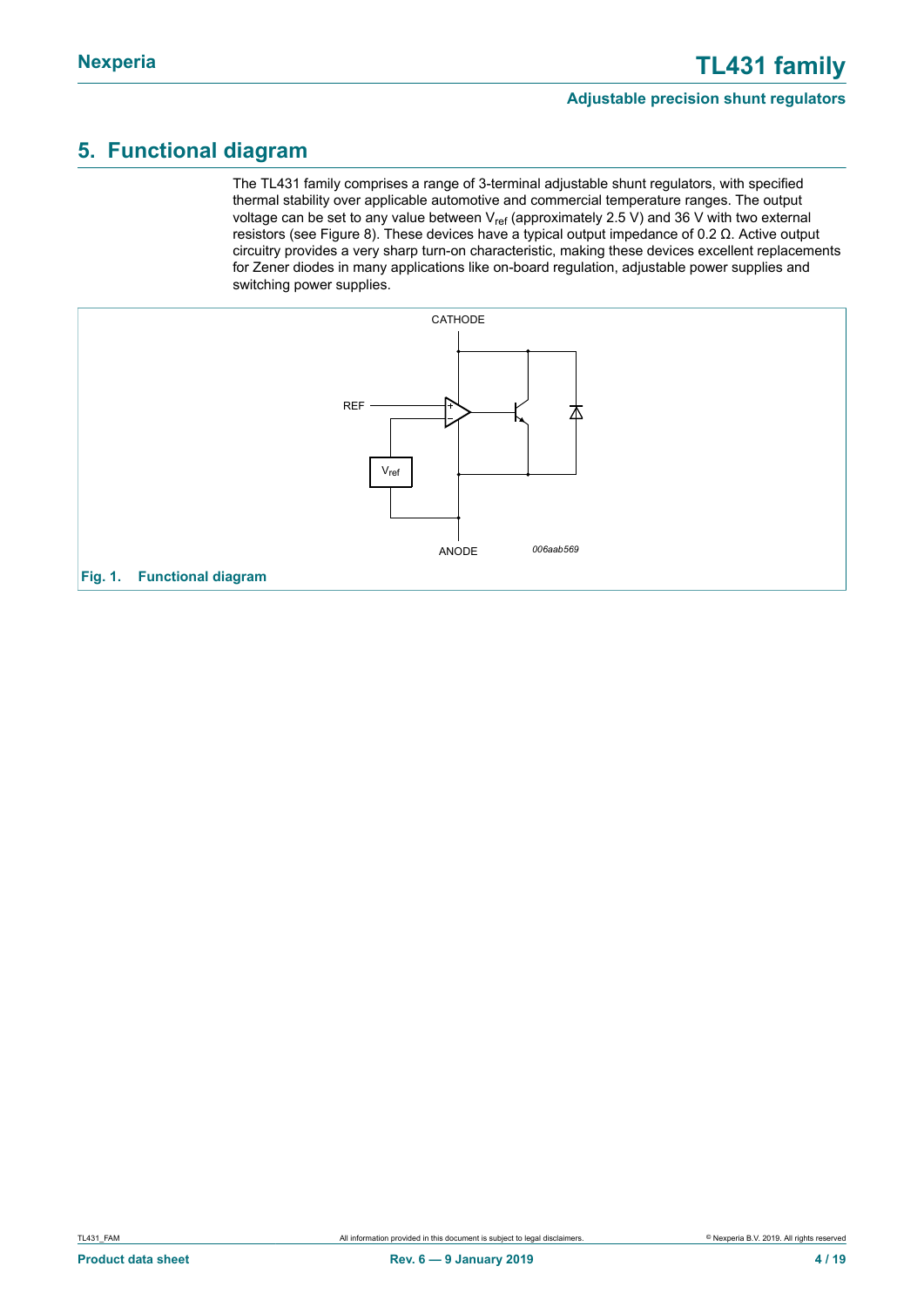### <span id="page-4-1"></span>**6. Limiting values**

#### <span id="page-4-0"></span>**Table 6. Limiting values**

*In accordance with the Absolute Maximum Rating System (IEC 60134).*

| <b>Symbol</b>         | <b>Parameter</b>         | <b>Conditions</b> |       | Min     | <b>Max</b> | Unit        |
|-----------------------|--------------------------|-------------------|-------|---------|------------|-------------|
| <b>V<sub>KA</sub></b> | cathode-anode voltage    |                   |       |         | 37         | V           |
| Ιĸ                    | cathode current          |                   |       | $-100$  | 150        | mA          |
| $I_{ref}$             | reference current        |                   |       | $-0.05$ | 10         | mA          |
| $P_{\text{tot}}$      | total power dissipation  | $T_{amb}$ ≤ 25 °C | $[1]$ |         | 350        | mW          |
|                       |                          |                   | [2]   |         | 580        | mW          |
|                       |                          |                   | [3]   |         | 950        | mW          |
| T <sub>j</sub>        | junction temperature     |                   |       |         | 150        | °C          |
| $T_{\mathsf{amb}}$    | ambient temperature      |                   |       |         |            |             |
|                       | TL431XCDBZR              |                   |       | 0       | $+70$      | °C          |
|                       | TL431XIDBZR              |                   |       | $-40$   | $+85$      | $^{\circ}C$ |
|                       | TL431XQDBZR<br>TL431XFDT |                   |       | $-40$   | $+125$     | $^{\circ}C$ |
| $T_{\text{stg}}$      | storage temperature      |                   |       | -65     | +150       | °C          |

[1] Device mounted on an FR4 Printed-Circuit Board (PCB), single-sided copper, tin-plated and standard footprint.

[2] Device mounted on an FR4 PCB, single-sided copper, tin-plated, mounting pad for anode 1 cm<sup>2</sup>.

 $[3]$  Device mounted on a ceramic PCB,  $\overline{Al}_2O_3$ , standard footprint.



#### **Table 7. ESD maximum ratings**

*Tamb = 25 °C unless otherwise specified.*

| <b>Symbol</b> | <b>Parameter</b>                | <b>Conditions</b>                 | Min | Max | Unit |
|---------------|---------------------------------|-----------------------------------|-----|-----|------|
| <b>VESD</b>   | electrostatic discharge voltage | MIL-STD-883<br>(human body model) |     |     | kV   |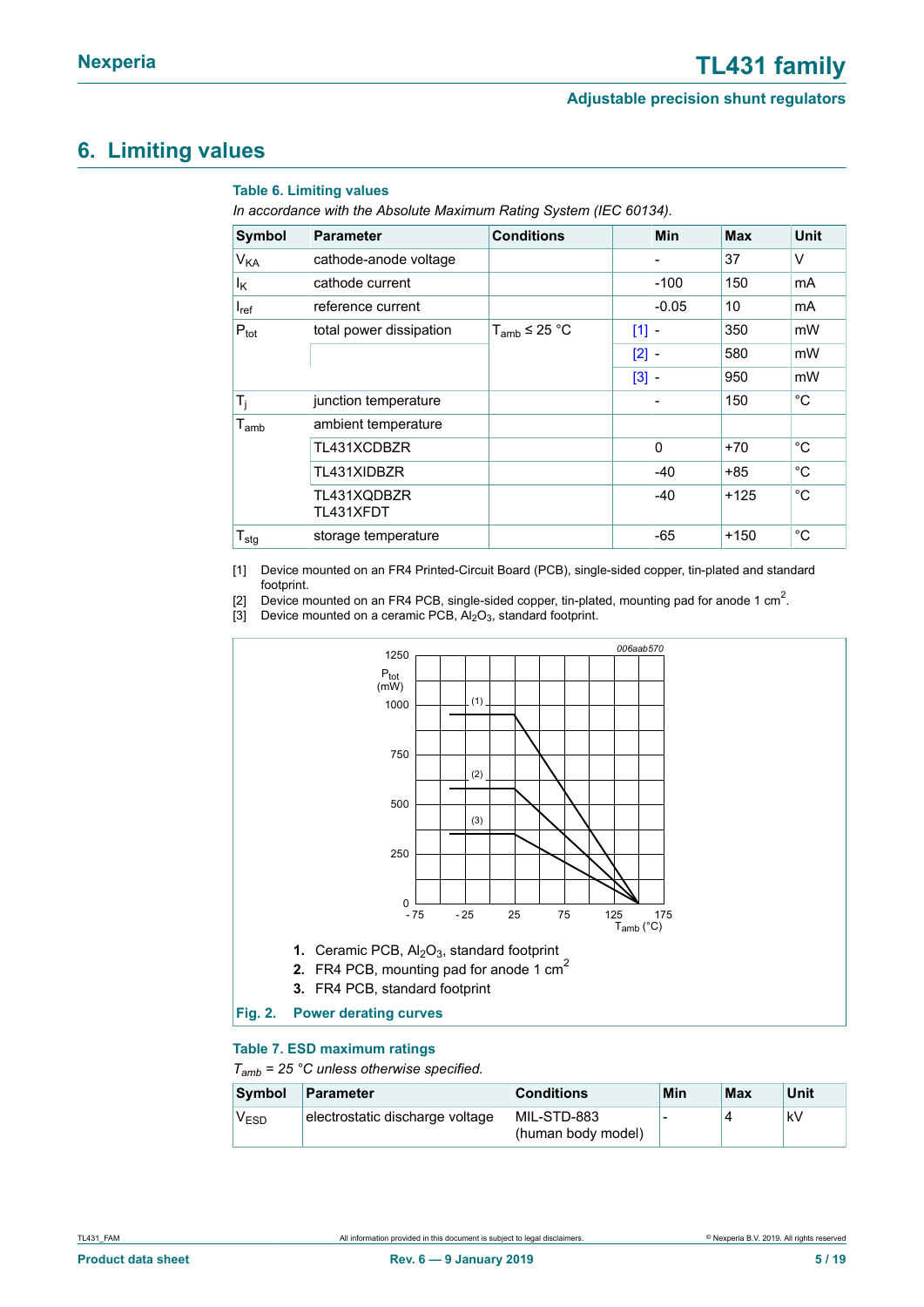### <span id="page-5-1"></span>**7. Recommended operating conditions**

<span id="page-5-0"></span>

| <b>Symbol</b>   | <b>Parameter</b>      | <b>Conditions</b> | Min       | <b>Max</b> | Unit |
|-----------------|-----------------------|-------------------|-----------|------------|------|
| Ѵ <sub>ҜА</sub> | cathode-anode voltage |                   | $V_{ref}$ | 36         |      |
| Ιĸ              | cathode current       |                   |           | 100        | mA   |

### <span id="page-5-2"></span>**8. Thermal characteristics**

| Symbol         | <b>Parameter</b>                                    | <b>Conditions</b> |         | Min | <b>Typ</b>               | Max | Unit |
|----------------|-----------------------------------------------------|-------------------|---------|-----|--------------------------|-----|------|
| $R_{th(j-a)}$  | thermal resistance from<br>junction to ambient      | in free air       | $[1]$ - |     |                          | 360 | K/W  |
|                |                                                     |                   | [2]     |     |                          | 216 | K/W  |
|                |                                                     |                   | $[3]$ - |     | $\overline{\phantom{0}}$ | 132 | K/W  |
| $R_{th(j-sp)}$ | thermal resistance from<br>junction to solder point |                   | [4]     |     | $\overline{\phantom{0}}$ | 50  | K/W  |

[1] Device mounted on an FR4 PCB, single-sided copper, tin-plated and standard footprint.

[2] Device mounted on an FR4 PCB, single-sided copper, tin-plated, mounting pad for anode 1 cm<sup>2</sup>.

[3] Device mounted on a ceramic PCB,  $Al_2O_3$ , standard footprint.

[4] Soldering point of anode.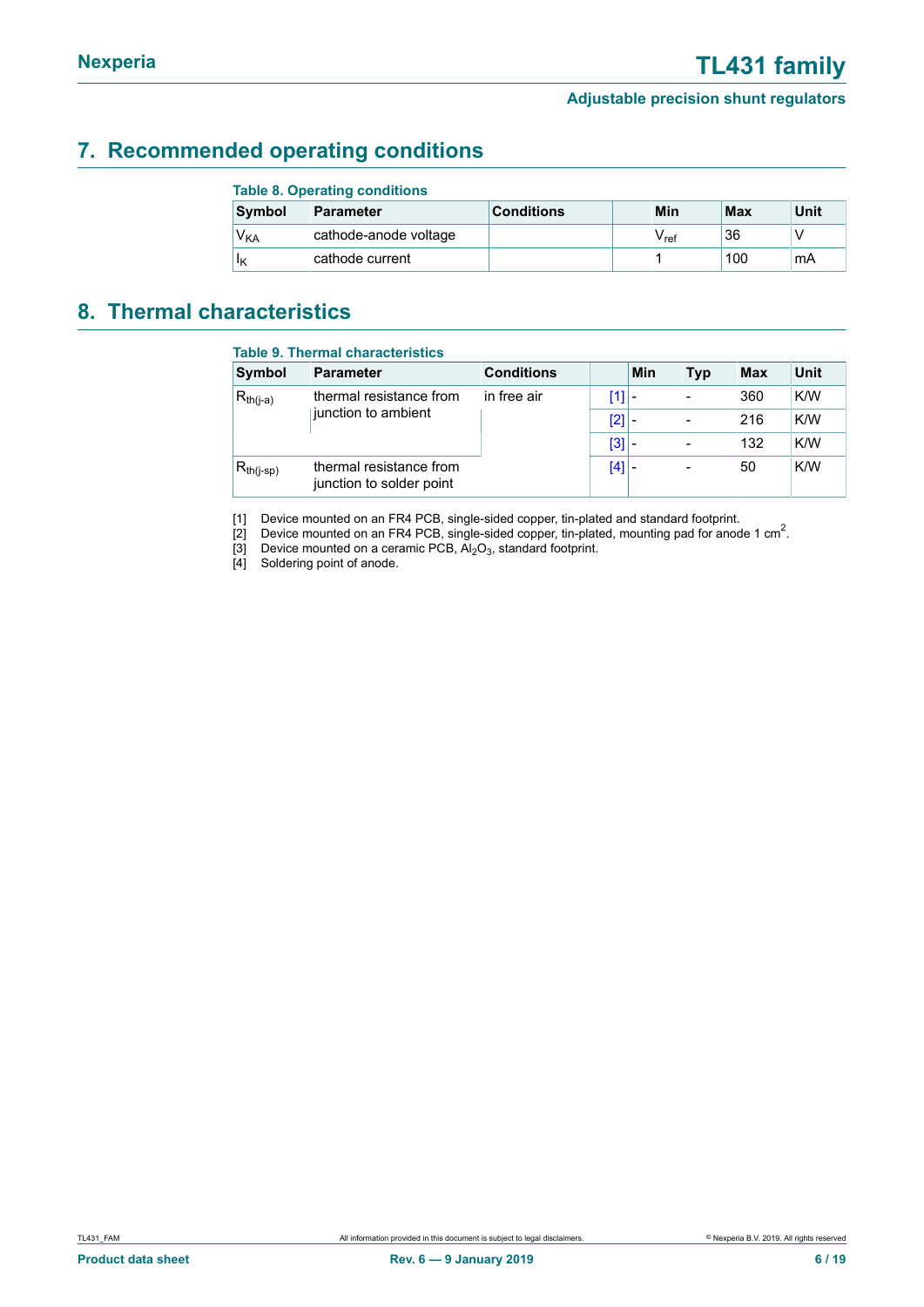### <span id="page-6-0"></span>**9. Characteristics**

#### **Table 10. Characteristics**

*Tamb = 25 °C unless otherwise specified.*

| <b>Symbol</b>                  | <b>Parameter</b>                                                                | <b>Conditions</b>                                             | Min                      | <b>Typ</b>     | <b>Max</b> | <b>Unit</b> |  |
|--------------------------------|---------------------------------------------------------------------------------|---------------------------------------------------------------|--------------------------|----------------|------------|-------------|--|
|                                | Standard-Grade (2.0 %): TL431CDBZR; TL431IDBZR; TL431QDBZR; TL431FDT; TL431MFDT |                                                               |                          |                |            |             |  |
| $V_{ref}$                      | reference voltage                                                               | $V_{KA} = V_{ref}$ ; $I_{K} = 10$ mA                          | 2440                     | 2495           | 2550       | mV          |  |
| $\Delta V_{ref}$               | reference voltage variation                                                     | $V_{KA} = V_{ref}$ ; $I_K = 10$ mA                            |                          |                |            |             |  |
|                                | TL431CDBZR                                                                      | $T_{amb}$ = 0 °C to 70 °C                                     |                          | 9              | 16         | mV          |  |
|                                | TL431IDBZR                                                                      | $T_{amb}$ = -40 °C to 85 °C                                   |                          | 17             | 34         | mV          |  |
|                                | TL431QDBZR                                                                      | $T_{amb}$ = -40 °C to 125 °C                                  |                          |                |            |             |  |
|                                | TL431FDT                                                                        |                                                               |                          |                |            |             |  |
|                                | TL431MFDT                                                                       |                                                               |                          |                |            |             |  |
| $\Delta V_{ref}/\Delta V_{KA}$ | reference voltage variation                                                     | $I_{K}$ = 10 mA                                               |                          |                |            |             |  |
|                                | to cathode -anode voltage<br>variation ratio                                    | $\Delta V_{KA}$ = 10 V to $V_{ref}$                           |                          | $-1.4$         | $-2.7$     | mV/V        |  |
|                                |                                                                                 | $\Delta V_{KA}$ = 36 V to 10 V                                |                          | -1             | $-2$       | mV/V        |  |
| $I_{ref}$                      | reference current                                                               | $I_{K}$ = 10 mA;<br>$R1 = 10 k\Omega$ ; R2 = open             |                          | $\overline{2}$ | 4          | μA          |  |
| $\Delta I_{ref}$               | reference current variation                                                     | $IK$ = 10 mA; R1 = 10 kΩ; R2 = open                           |                          |                |            |             |  |
|                                | TL431CDBZR                                                                      | $T_{amb}$ = 0 °C to 70 °C                                     |                          | 0.4            | 1.2        | μA          |  |
|                                | TL431IDBZR                                                                      | $T_{amb}$ = -40 °C to 85 °C                                   |                          | 0.8            | 2.5        | μA          |  |
|                                | TL431QDBZR                                                                      | $T_{amb}$ = -40 °C to 125 °C                                  |                          |                |            |             |  |
|                                | TL431FDT                                                                        |                                                               |                          |                |            |             |  |
|                                | TL431MFDT                                                                       |                                                               |                          |                |            |             |  |
| $I_{K(min)}$                   | minimum cathode current                                                         | $V_{KA} = V_{ref}$                                            |                          | 0.4            | 1          | mA          |  |
| $I_{\text{off}}$               | off-state current                                                               | $V_{KA}$ = 36 V; $V_{ref}$ = 0                                |                          | 0.1            | 1          | μA          |  |
| $Z_{\text{KA}}$                | dynamic cathode-anode<br>impedance                                              | $I_{K}$ = 0.1 mA to 100 mA;<br>$V_{KA} = V_{ref}$ ; f < 1 kHz |                          | 0.20           | 0.5        | Ω           |  |
|                                | A-Grade (1 %): TL431ACDBZR; TL431AIDBZR; TL431AQDBZR; TL431AFDT; TL431AMFDT     |                                                               |                          |                |            |             |  |
| $V_{ref}$                      | reference voltage                                                               | $V_{KA} = V_{ref}$ ; $I_{K} = 10$ mA                          | 2470                     | 2495           | 2520       | mV          |  |
| $\Delta V_{ref}$               | reference voltage variation                                                     | $V_{KA} = V_{ref}$ ; $I_{K} = 10$ mA                          |                          |                |            |             |  |
|                                | TL431ACDBZR                                                                     | $T_{amb}$ = 0 °C to 70 °C                                     |                          | 9              | 16         | mV          |  |
|                                | TL431AIDBZR                                                                     | $T_{amb}$ = -40 °C to 85 °C                                   |                          | 17             | 34         | mV          |  |
|                                | TL431AQDBZR                                                                     | $T_{amb}$ = -40 °C to 125 °C                                  |                          |                |            |             |  |
|                                | TL431AFDT                                                                       |                                                               |                          |                |            |             |  |
|                                | TL431AMFDT                                                                      |                                                               |                          |                |            |             |  |
| $\Delta V_{ref}/\Delta V_{KA}$ | reference voltage variation                                                     | $I_K$ = 10 mA                                                 |                          |                |            |             |  |
|                                | to cathode-anode voltage<br>variation ratio                                     | $\Delta V_{KA}$ = 10 V to $V_{ref}$                           | $\overline{\phantom{a}}$ | $-1.4$         | $-2.7$     | mV/V        |  |
|                                |                                                                                 | $\Delta V_{KA}$ = 36 V to 10 V                                |                          | $-1.0$         | $-2.0$     | mV          |  |
| $I_{ref}$                      | reference current                                                               | $I_K$ = 10 mA;<br>$R1 = 10 k\Omega$ ; R2 = open               |                          | 2.0            | 4.0        | μA          |  |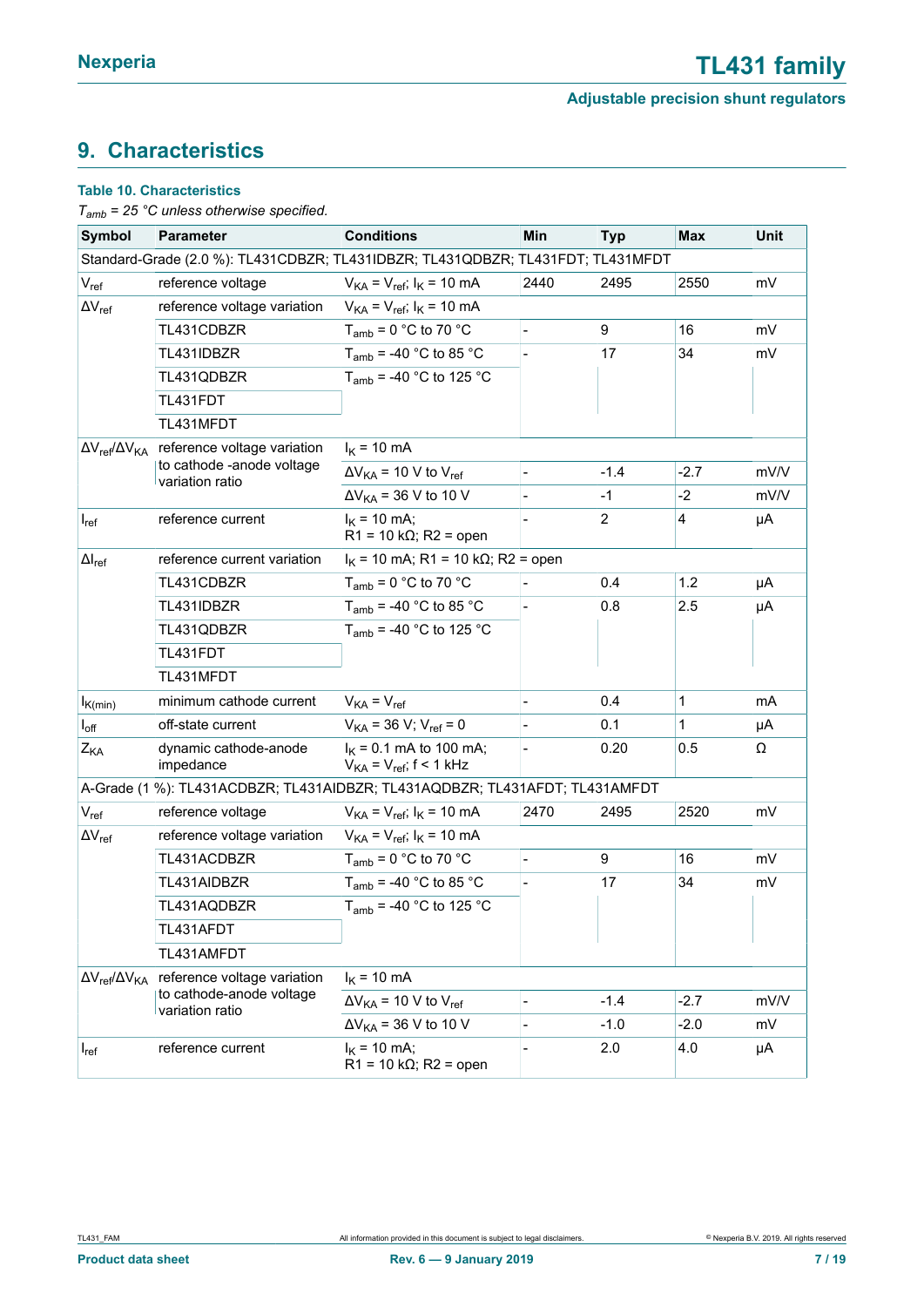| <b>Symbol</b>                          | <b>Parameter</b>                                                 | <b>Conditions</b>                                             | Min            | <b>Typ</b> | <b>Max</b> | <b>Unit</b> |  |
|----------------------------------------|------------------------------------------------------------------|---------------------------------------------------------------|----------------|------------|------------|-------------|--|
| $\Delta I_{ref}$                       | reference current variation                                      | $IK$ = 10 mA; R1 = 10 kΩ; R2 = open                           |                |            |            |             |  |
|                                        | TL431ACDBZR                                                      | $T_{amb}$ = 0 °C to 70 °C                                     |                | 0.4        | 1.2        | μA          |  |
|                                        | TL431AIDBZR                                                      | $T_{amb}$ = -40 °C to 85 °C                                   |                | 0.8        | 2.5        | μA          |  |
|                                        | TL431AQDBZR                                                      | $T_{amb}$ = -40 °C to 125 °C                                  |                |            |            |             |  |
|                                        | TL431AFDT                                                        |                                                               |                |            |            |             |  |
|                                        | TL431AMFDT                                                       |                                                               |                |            |            |             |  |
| $I_{K(min)}$                           | minimum cathode current                                          | $V_{KA} = V_{ref}$                                            |                |            |            |             |  |
|                                        | TL431ACDBZR                                                      | $T_{amb}$ = 0 °C to 70 °C                                     |                | 0.4        | 0.6        | mA          |  |
|                                        | TL431AIDBZR                                                      | $T_{amb}$ = -40 °C to 85 °C                                   |                |            |            |             |  |
|                                        | TL431AQDBZR                                                      | $T_{amb}$ = -40 °C to 125 °C                                  |                |            |            |             |  |
|                                        | TL431AFDT                                                        |                                                               |                |            |            |             |  |
|                                        | TL431AMFDT                                                       |                                                               |                |            |            |             |  |
| $I_{\text{off}}$                       | off-state current                                                | $V_{KA}$ = 36 V; $V_{ref}$ = 0                                | $\blacksquare$ | 0.1        | 0.5        | μA          |  |
| Z <sub>KA</sub>                        | dynamic cathode-anode<br>impedance                               | $I_{K}$ = 0.1 mA to 100 mA;<br>$V_{KA} = V_{ref}$ ; f < 1 kHz |                | 0.2        | 0.5        | Ω           |  |
|                                        | B-Grade (0.5 %): TL431BCDBZR; TL431BIDBZR; TL431BFDT; TL431BMFDT |                                                               |                |            |            |             |  |
| $V_{ref}$                              | reference voltage                                                | $V_{KA} = V_{ref}$ ; $I_{K} = 10$ mA                          | 2483           | 2495       | 2507       | mV          |  |
| $\Delta V_{ref}$                       | reference voltage variation                                      | $V_{KA} = V_{ref}$ ; $I_{K} = 10$ mA                          |                |            |            |             |  |
|                                        | TL431BCDBZR                                                      | $T_{amb}$ = 0 °C to 70 °C                                     |                | 9          | 16         | mV          |  |
|                                        | TL431BIDBZR                                                      | $T_{amb}$ = -40 °C to 85 °C                                   | $\overline{a}$ | 17         | 34         | mV          |  |
|                                        | TL431BQDBZR                                                      | $T_{amb}$ = -40 °C to 125 °C                                  |                |            |            |             |  |
|                                        | TL431BFDT                                                        |                                                               |                |            |            |             |  |
|                                        | TL431BMFDT                                                       |                                                               |                |            |            |             |  |
| $\Delta \rm V_{ref}/\Delta \rm V_{KA}$ | reference voltage variation                                      | $I_{K}$ = 10 mA                                               |                |            |            |             |  |
|                                        | to cathode-anode voltage<br>variation ratio                      | $\Delta V_{KA}$ = 10 V to $V_{ref}$                           |                | -1.4       | $-2.7$     | mV/V        |  |
|                                        |                                                                  | $\Delta V_{KA}$ = 36 V to 10 V                                |                | $-1.0$     | $-2.0$     | mV/V        |  |
| $I_{ref}$                              | reference current                                                | $I_K = 10$ mA;<br>$R1 = 10 k\Omega$ ; R2 = open               |                | 2.0        | 4.0        | μA          |  |
| $\Delta I_{ref}$                       | reference current variation                                      | $IK$ = 10 mA; R1 = 10 kΩ; R2 = open                           |                |            |            |             |  |
|                                        | TL431BCDBZR                                                      | $T_{amb}$ = 0 °C to 70 °C                                     |                | 0.4        | 1.2        | μA          |  |
|                                        | TL431BIDBZR                                                      | $T_{amb}$ = -40 °C to 85 °C                                   |                | 0.8        | 2.5        | μA          |  |
|                                        | TL431BQDBZR                                                      | $T_{amb}$ = -40 °C to 125 °C                                  |                |            |            |             |  |
|                                        | TL431BFDT                                                        |                                                               |                |            |            |             |  |
|                                        | TL431BMFDT                                                       |                                                               |                |            |            |             |  |
| $I_{K(min)}$                           | minimum cathode current                                          | $V_{KA} = V_{ref}$                                            |                |            |            |             |  |
|                                        | TL431BCDBZR                                                      | $T_{amb}$ = 0 °C to 70 °C                                     |                | 0.4        | 0.6        | mA          |  |
|                                        | TL431BIDBZR                                                      | $T_{amb}$ = -40 °C to 85 °C                                   |                |            |            |             |  |
|                                        | TL431BQDBZR                                                      | $T_{amb}$ = -40 °C to 125 °C                                  |                |            |            |             |  |
|                                        | TL431BFDT                                                        |                                                               |                |            |            |             |  |
|                                        | TL431BMFDT                                                       |                                                               |                |            |            |             |  |
| $I_{\text{off}}$                       | off-state current                                                | $V_{KA}$ = 36 V; $V_{ref}$ = 0                                |                | 0.1        | 0.5        | μA          |  |
| $Z_{\text{KA}}$                        | dynamic cathode-anode<br>impedance                               | $I_{K}$ = 0.1 mA to 100 mA;<br>$V_{KA} = V_{ref}$ ; f < 1 kHz |                | 0.2        | 0.5        | Ω           |  |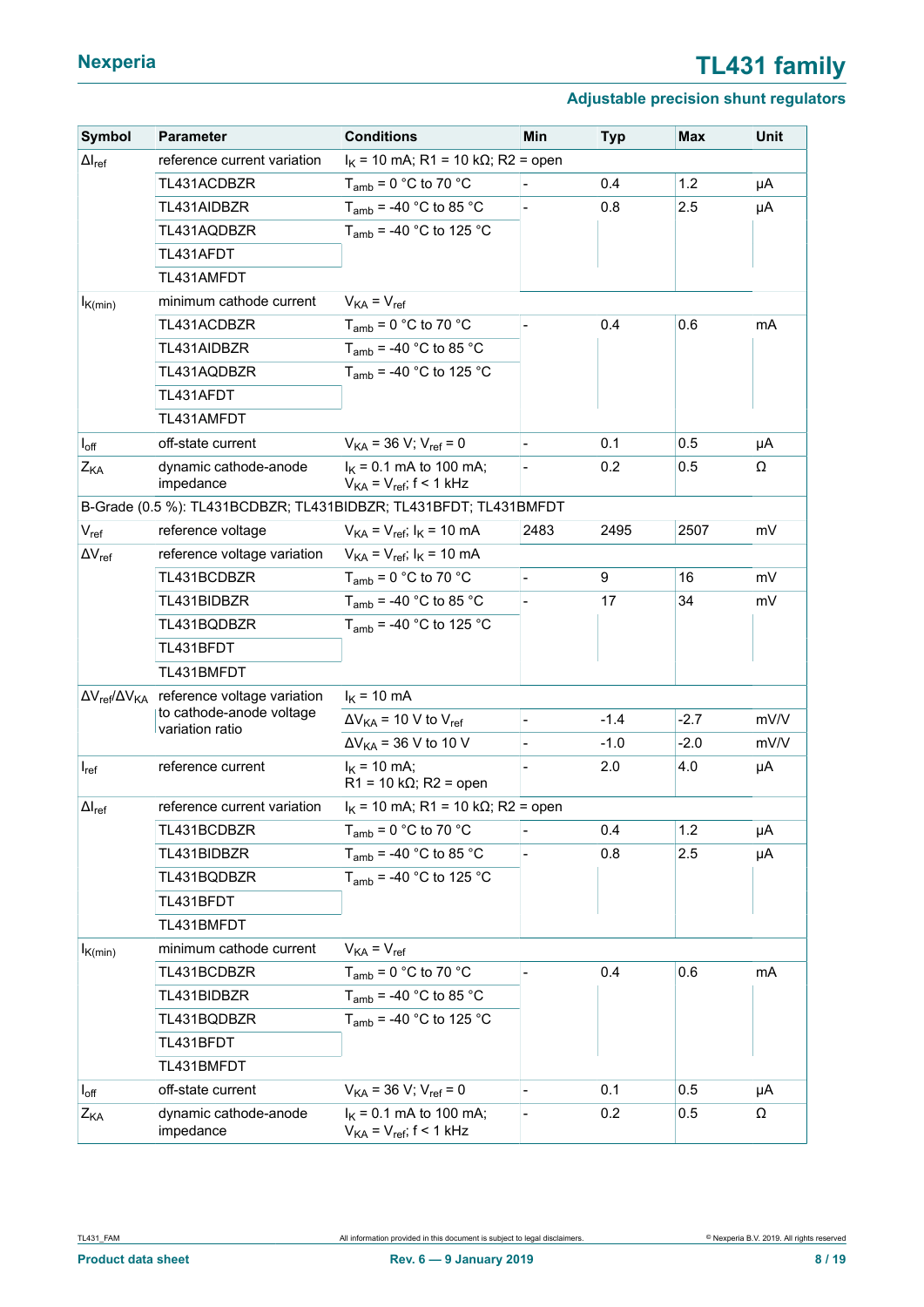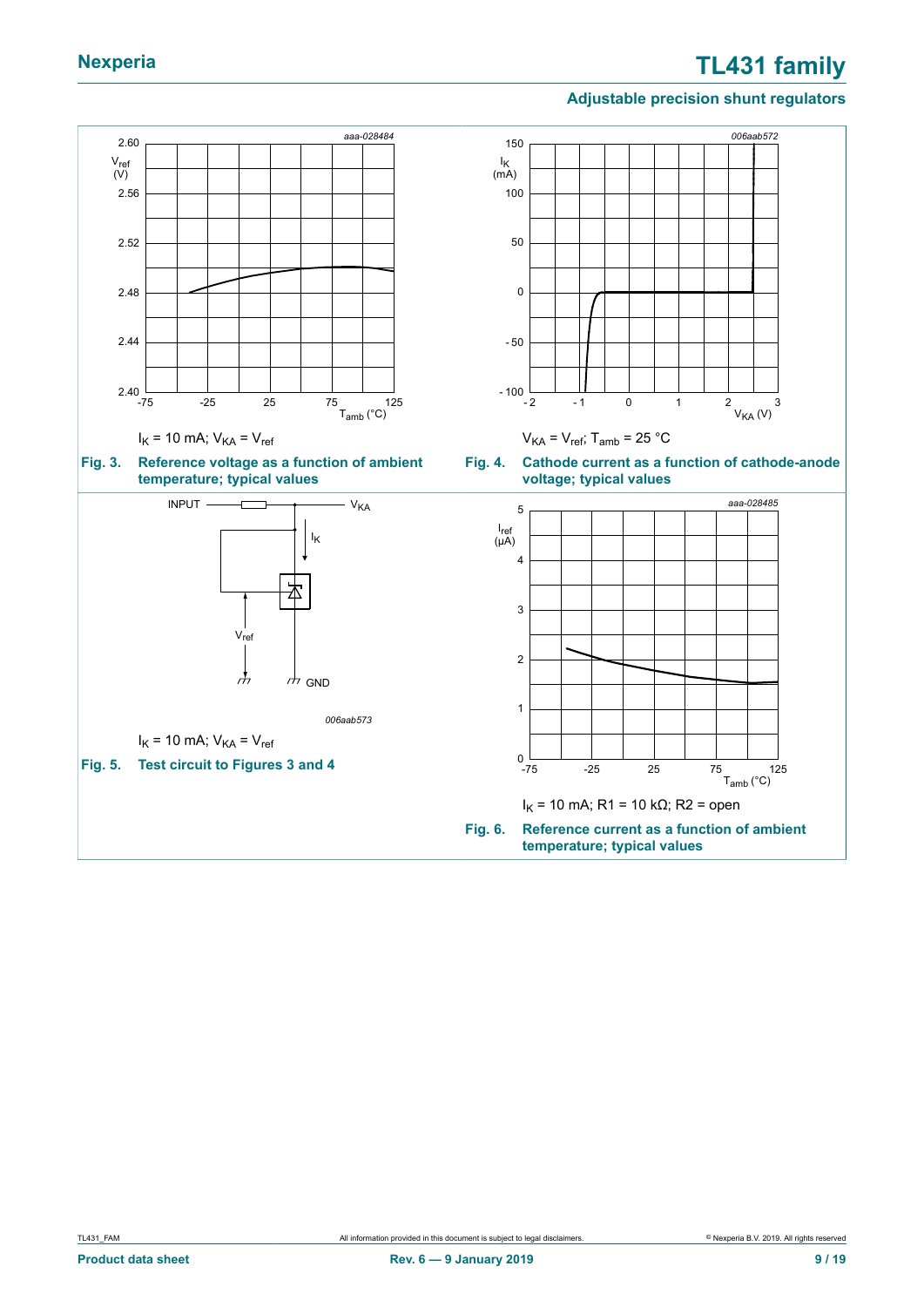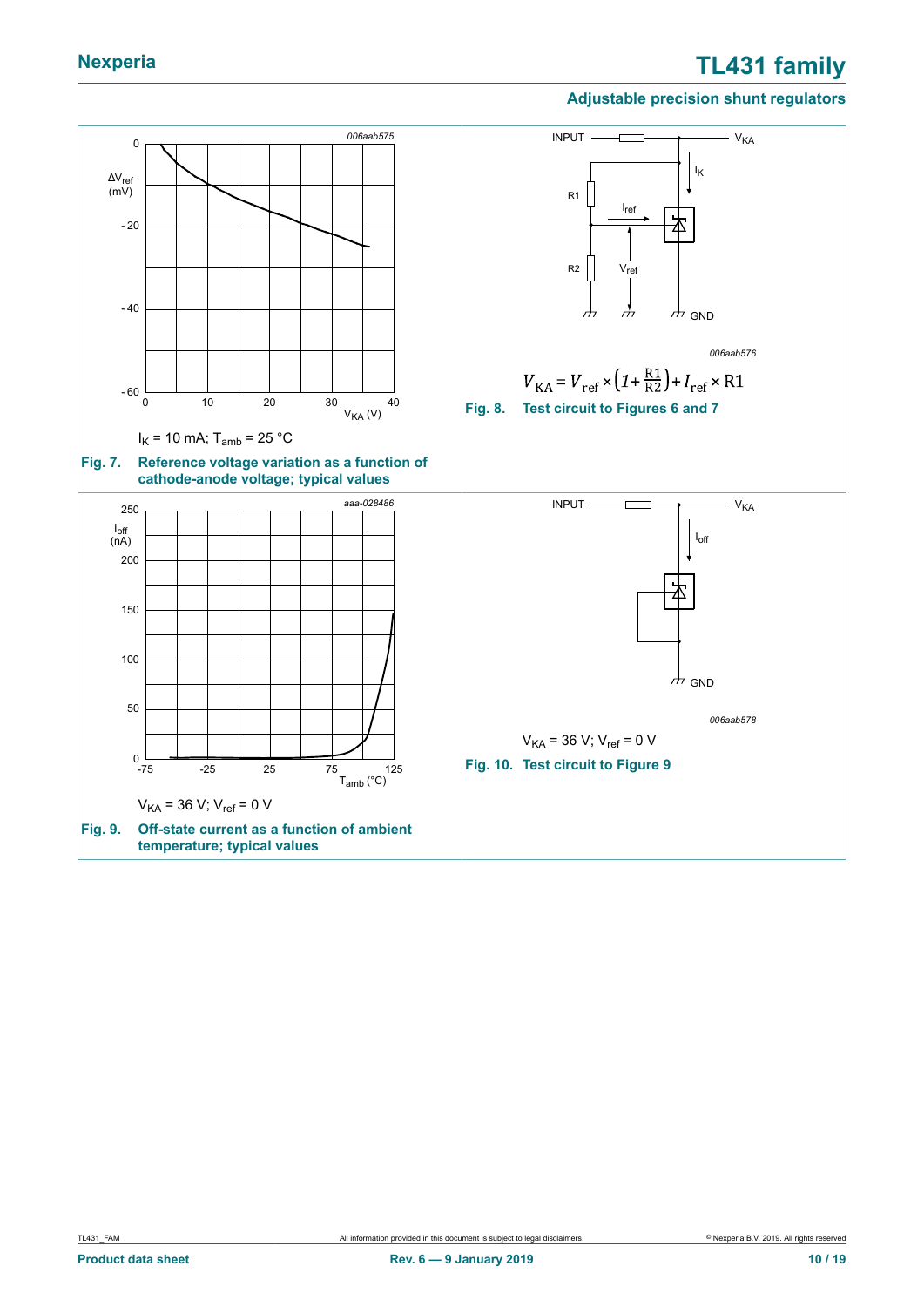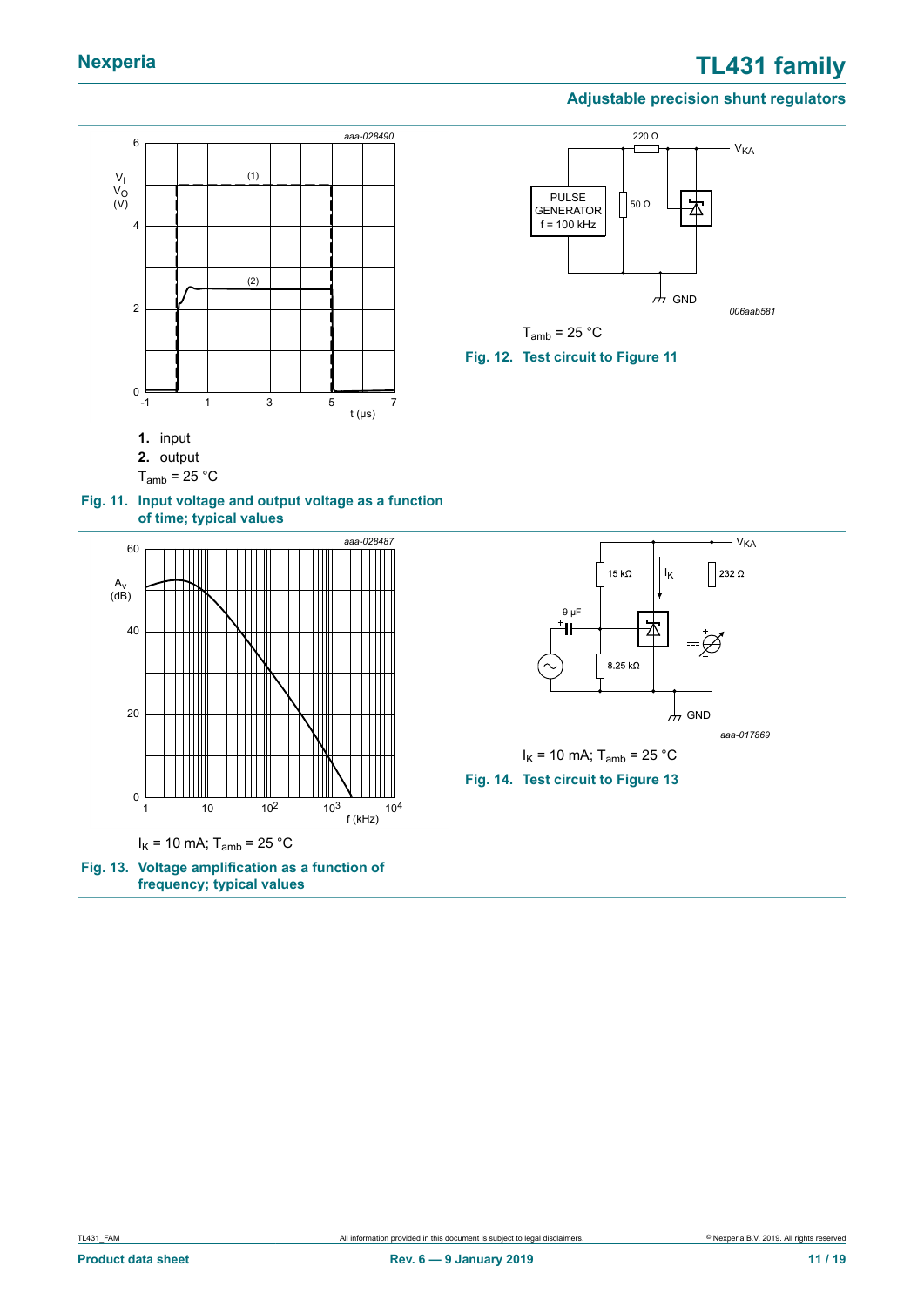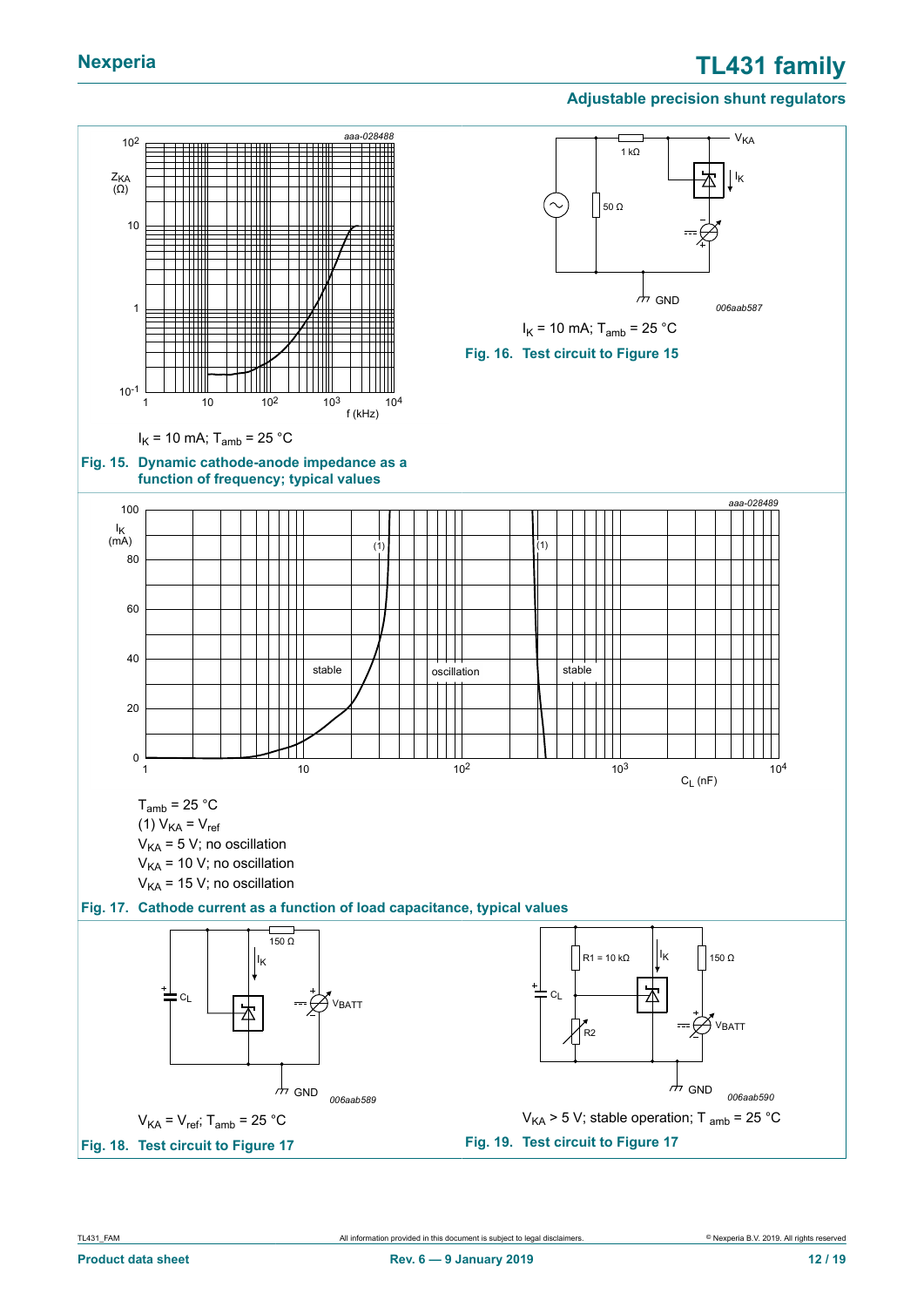# <span id="page-12-0"></span>**10. Application information**

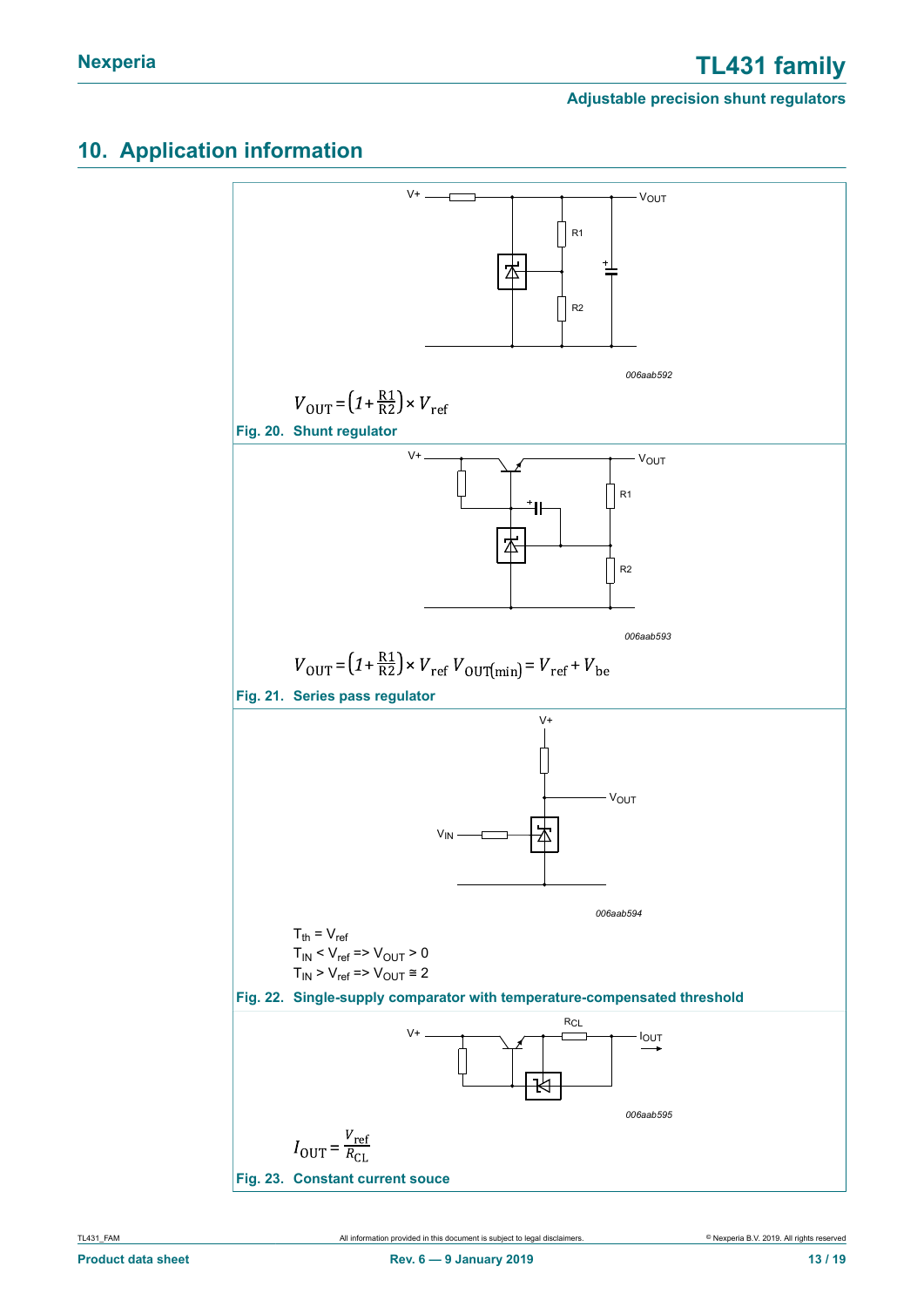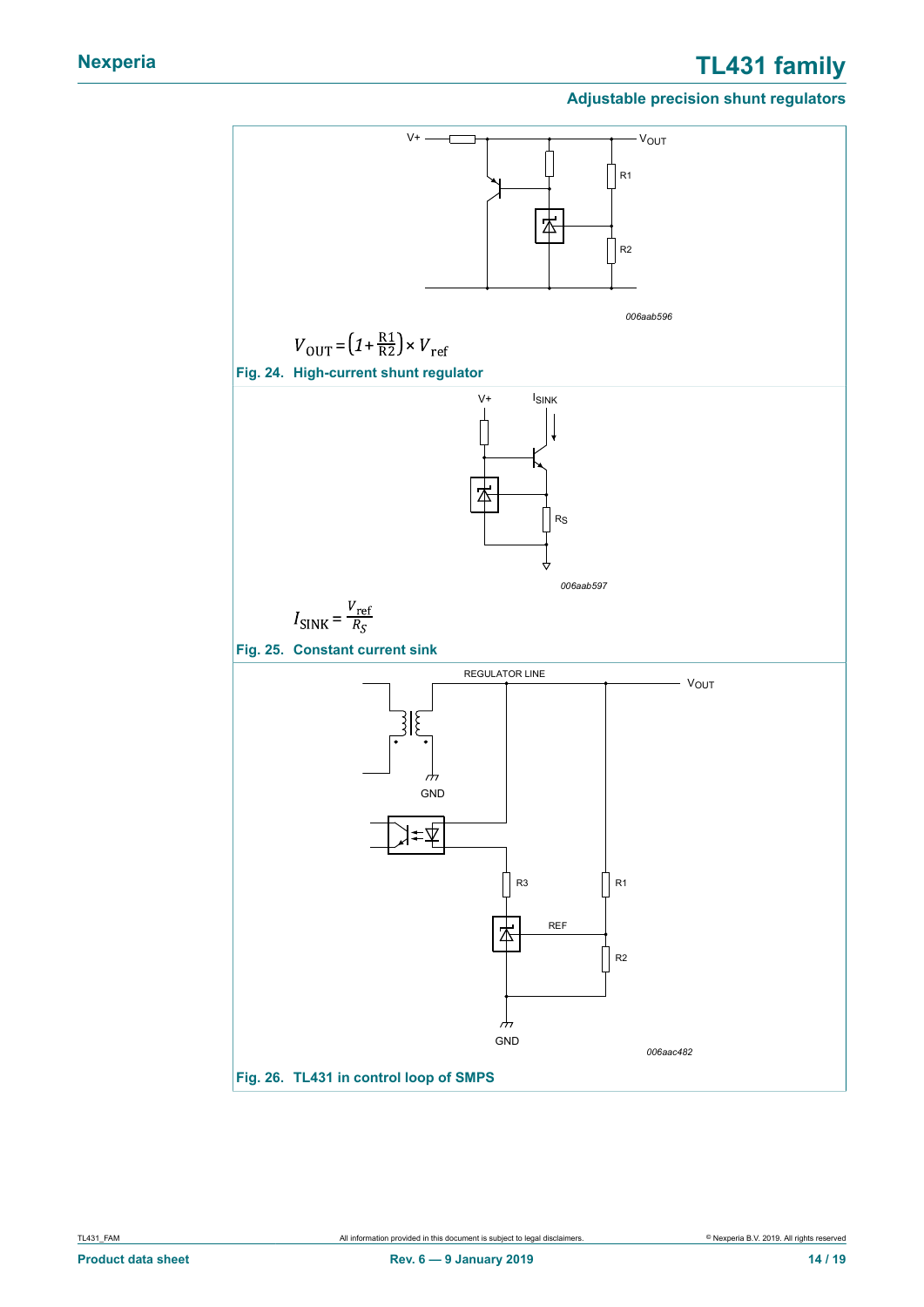### <span id="page-14-0"></span>**11. Test information**

#### **Quality information**

This product has been qualified in accordance with the Automotive Electronics Council (AEC) standard Q100 - Failure mechanism based stress test qualification for integrated circuits, and is suitable for use in automotive applications.

### <span id="page-14-1"></span>**12. Package outline**



### <span id="page-14-2"></span>**13. Soldering**

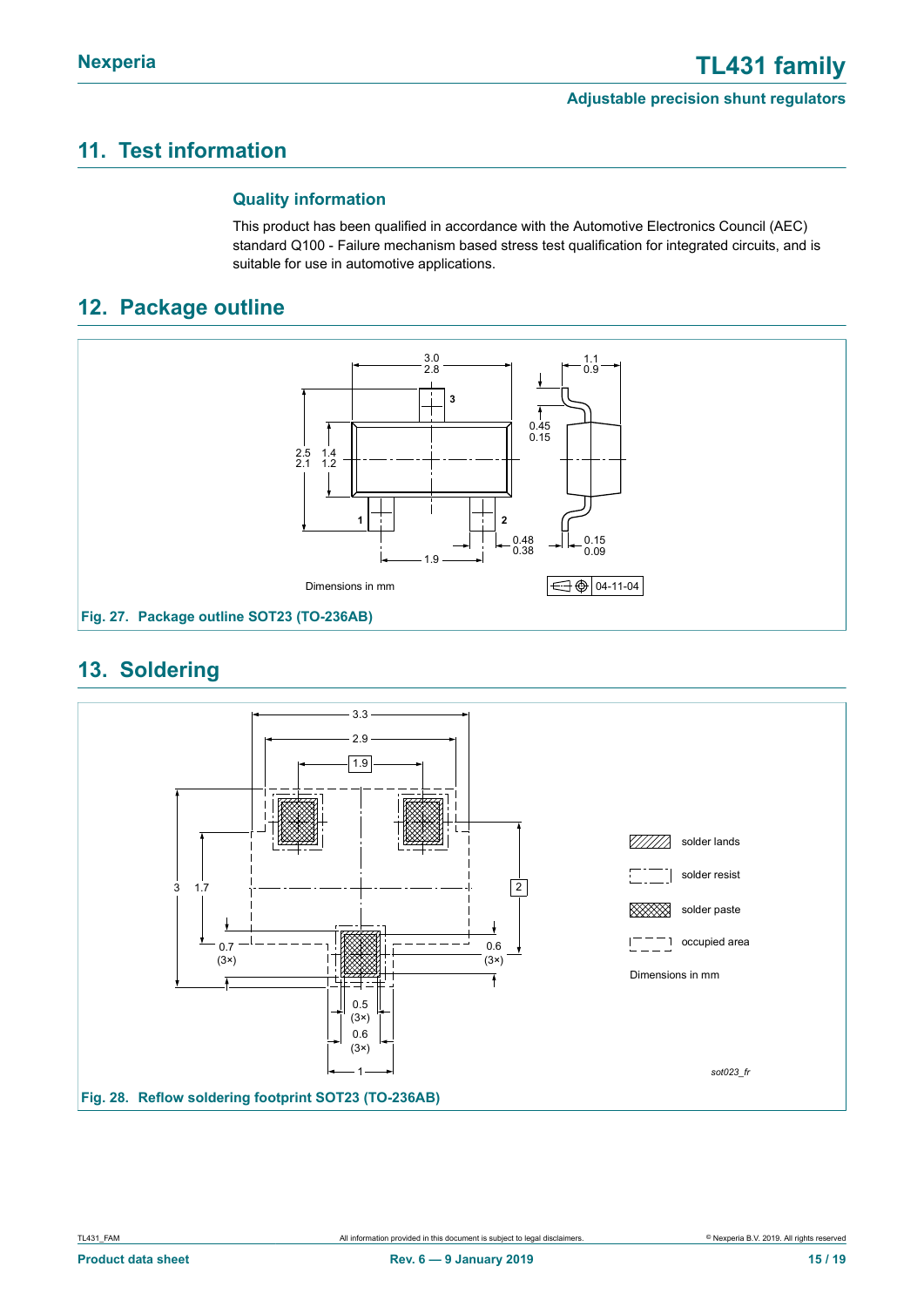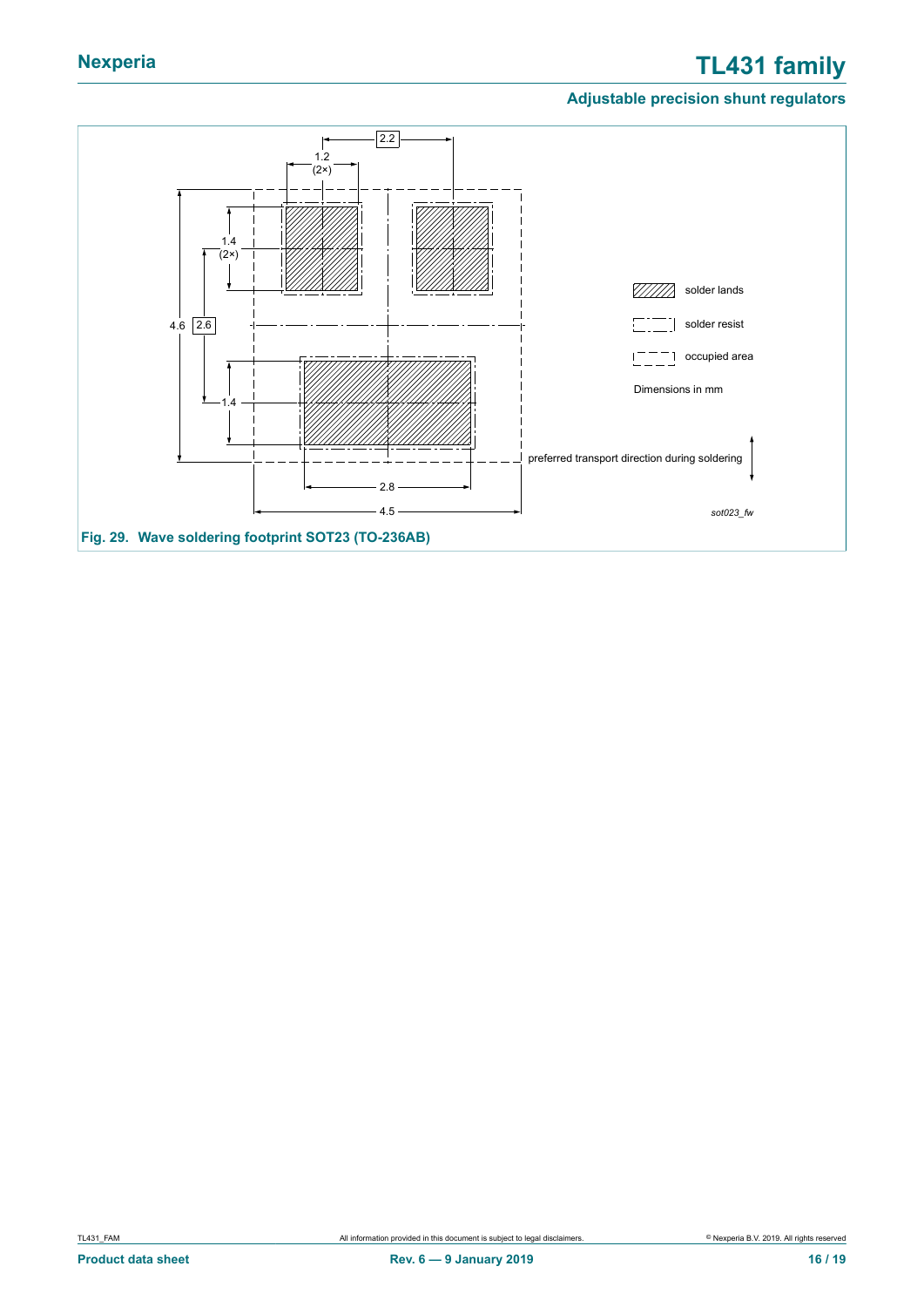# <span id="page-16-0"></span>**14. Revision history**

| <b>Table 11. Revision history</b> |                                                                                                                                                                                                                                                                                           |                    |                      |                     |  |  |
|-----------------------------------|-------------------------------------------------------------------------------------------------------------------------------------------------------------------------------------------------------------------------------------------------------------------------------------------|--------------------|----------------------|---------------------|--|--|
| Document ID                       | Release date                                                                                                                                                                                                                                                                              | Data sheet status  | <b>Change notice</b> | <b>Supersedes</b>   |  |  |
| TL431 8 FAM v.6                   | 20190109                                                                                                                                                                                                                                                                                  | Product data sheet |                      | TL431FAM v.5        |  |  |
| <b>Modifications</b>              | TL431SDT and TL431MSDT removed<br>٠<br>Figures of TL431XDBZR and TL431XFDT updated<br>٠<br>The format of this data sheet has been redesigned to comply with the identity guidelines of<br>٠<br>Nexperia.<br>Legal texts have been adapted to the new company name where appropriate.<br>٠ |                    |                      |                     |  |  |
| <b>TL431FAM v.5</b>               | 20150901                                                                                                                                                                                                                                                                                  | Product data sheet |                      | <b>TL431FAM v.4</b> |  |  |
| <b>TL431FAM v.4</b>               | 20110630                                                                                                                                                                                                                                                                                  | Product data sheet |                      | TL431FAM v.3        |  |  |
| <b>TL431FAM v.3</b>               | 20101105                                                                                                                                                                                                                                                                                  | Product data sheet |                      | <b>TL431FAM v.2</b> |  |  |
| TL431FAM v.2                      | 20100120                                                                                                                                                                                                                                                                                  | Product data sheet |                      | TL431FAM v.1        |  |  |
| <b>TL431FAM v.1</b>               | 20090806                                                                                                                                                                                                                                                                                  | Product data sheet |                      |                     |  |  |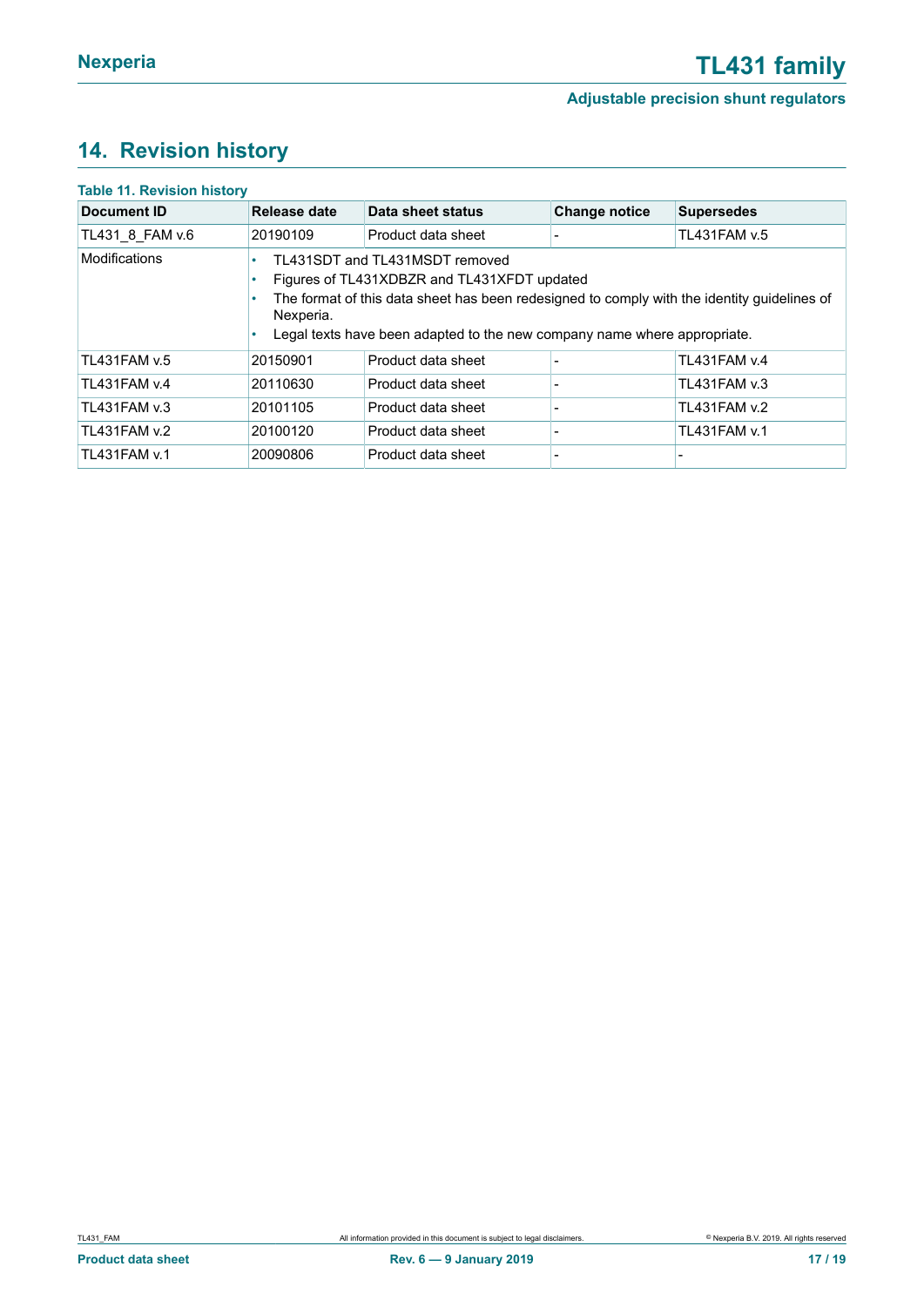# <span id="page-17-0"></span>**15. Legal information**

#### **Data sheet status**

| Document status<br>$[1]$ [2]      | Product<br>status [3] | <b>Definition</b>                                                                           |
|-----------------------------------|-----------------------|---------------------------------------------------------------------------------------------|
| Objective [short]<br>data sheet   | Development           | This document contains data from<br>the objective specification for<br>product development. |
| Preliminary [short]<br>data sheet | Qualification         | This document contains data from<br>the preliminary specification.                          |
| Product [short]<br>data sheet     | Production            | This document contains the product<br>specification.                                        |

[1] Please consult the most recently issued document before initiating or completing a design.

The term 'short data sheet' is explained in section "Definitions".

[3] The product status of device(s) described in this document may have changed since this document was published and may differ in case of multiple devices. The latest product status information is available on the internet at [https://www.nexperia.com.](https://www.nexperia.com)

#### **Definitions**

**Draft** — The document is a draft version only. The content is still under internal review and subject to formal approval, which may result in modifications or additions. Nexperia does not give any representations or warranties as to the accuracy or completeness of information included herein and shall have no liability for the consequences of use of such information.

**Short data sheet** — A short data sheet is an extract from a full data sheet with the same product type number(s) and title. A short data sheet is intended for quick reference only and should not be relied upon to contain detailed and full information. For detailed and full information see the relevant full data sheet, which is available on request via the local Nexperia sales office. In case of any inconsistency or conflict with the short data sheet, the full data sheet shall prevail.

**Product specification** — The information and data provided in a Product data sheet shall define the specification of the product as agreed between Nexperia and its customer, unless Nexperia and customer have explicitly agreed otherwise in writing. In no event however, shall an agreement be valid in which the Nexperia product is deemed to offer functions and qualities beyond those described in the Product data sheet.

#### **Disclaimers**

**Limited warranty and liability** — Information in this document is believed to be accurate and reliable. However, Nexperia does not give any representations or warranties, expressed or implied, as to the accuracy or completeness of such information and shall have no liability for the consequences of use of such information. Nexperia takes no responsibility for the content in this document if provided by an information source outside of Nexperia.

In no event shall Nexperia be liable for any indirect, incidental, punitive, special or consequential damages (including - without limitation - lost profits, lost savings, business interruption, costs related to the removal or replacement of any products or rework charges) whether or not such damages are based on tort (including negligence), warranty, breach of contract or any other legal theory.

Notwithstanding any damages that customer might incur for any reason whatsoever, Nexperia's aggregate and cumulative liability towards customer for the products described herein shall be limited in accordance with the Terms and conditions of commercial sale of Nexperia.

**Right to make changes** — Nexperia reserves the right to make changes to information published in this document, including without limitation specifications and product descriptions, at any time and without notice. This document supersedes and replaces all information supplied prior to the publication hereof.

**Suitability for use in automotive applications** — This Nexperia product has been qualified for use in automotive applications. Unless otherwise agreed in writing, the product is not designed, authorized or warranted to be suitable for use in life support, life-critical or safety-critical systems or

# **Nexperia TL431 family**

#### **Adjustable precision shunt regulators**

equipment, nor in applications where failure or malfunction of an Nexperia product can reasonably be expected to result in personal injury, death or severe property or environmental damage. Nexperia and its suppliers accept no liability for inclusion and/or use of Nexperia products in such equipment or applications and therefore such inclusion and/or use is at the customer's own risk.

**Quick reference data** — The Quick reference data is an extract of the product data given in the Limiting values and Characteristics sections of this document, and as such is not complete, exhaustive or legally binding.

**Applications** — Applications that are described herein for any of these products are for illustrative purposes only. Nexperia makes no representation or warranty that such applications will be suitable for the specified use without further testing or modification.

Customers are responsible for the design and operation of their applications and products using Nexperia products, and Nexperia accepts no liability for any assistance with applications or customer product design. It is customer's sole responsibility to determine whether the Nexperia product is suitable and fit for the customer's applications and products planned, as well as for the planned application and use of customer's third party customer(s). Customers should provide appropriate design and operating safeguards to minimize the risks associated with their applications and products.

Nexperia does not accept any liability related to any default, damage, costs or problem which is based on any weakness or default in the customer's applications or products, or the application or use by customer's third party customer(s). Customer is responsible for doing all necessary testing for the customer's applications and products using Nexperia products in order to avoid a default of the applications and the products or of the application or use by customer's third party customer(s). Nexperia does not accept any liability in this respect.

**Limiting values** — Stress above one or more limiting values (as defined in the Absolute Maximum Ratings System of IEC 60134) will cause permanent damage to the device. Limiting values are stress ratings only and (proper) operation of the device at these or any other conditions above those given in the Recommended operating conditions section (if present) or the Characteristics sections of this document is not warranted. Constant or repeated exposure to limiting values will permanently and irreversibly affect the quality and reliability of the device.

**Terms and conditions of commercial sale** — Nexperia products are sold subject to the general terms and conditions of commercial sale, as published at [http://www.nexperia.com/profile/terms,](http://www.nexperia.com/profile/terms) unless otherwise agreed in a valid written individual agreement. In case an individual agreement is concluded only the terms and conditions of the respective agreement shall apply. Nexperia hereby expressly objects to applying the customer's general terms and conditions with regard to the purchase of Nexperia products by customer.

**No offer to sell or license** — Nothing in this document may be interpreted or construed as an offer to sell products that is open for acceptance or the grant, conveyance or implication of any license under any copyrights, patents or other industrial or intellectual property rights.

**Export control** — This document as well as the item(s) described herein may be subject to export control regulations. Export might require a prior authorization from competent authorities.

**Translations** — A non-English (translated) version of a document is for reference only. The English version shall prevail in case of any discrepancy between the translated and English versions.

#### **Trademarks**

Notice: All referenced brands, product names, service names and trademarks are the property of their respective owners.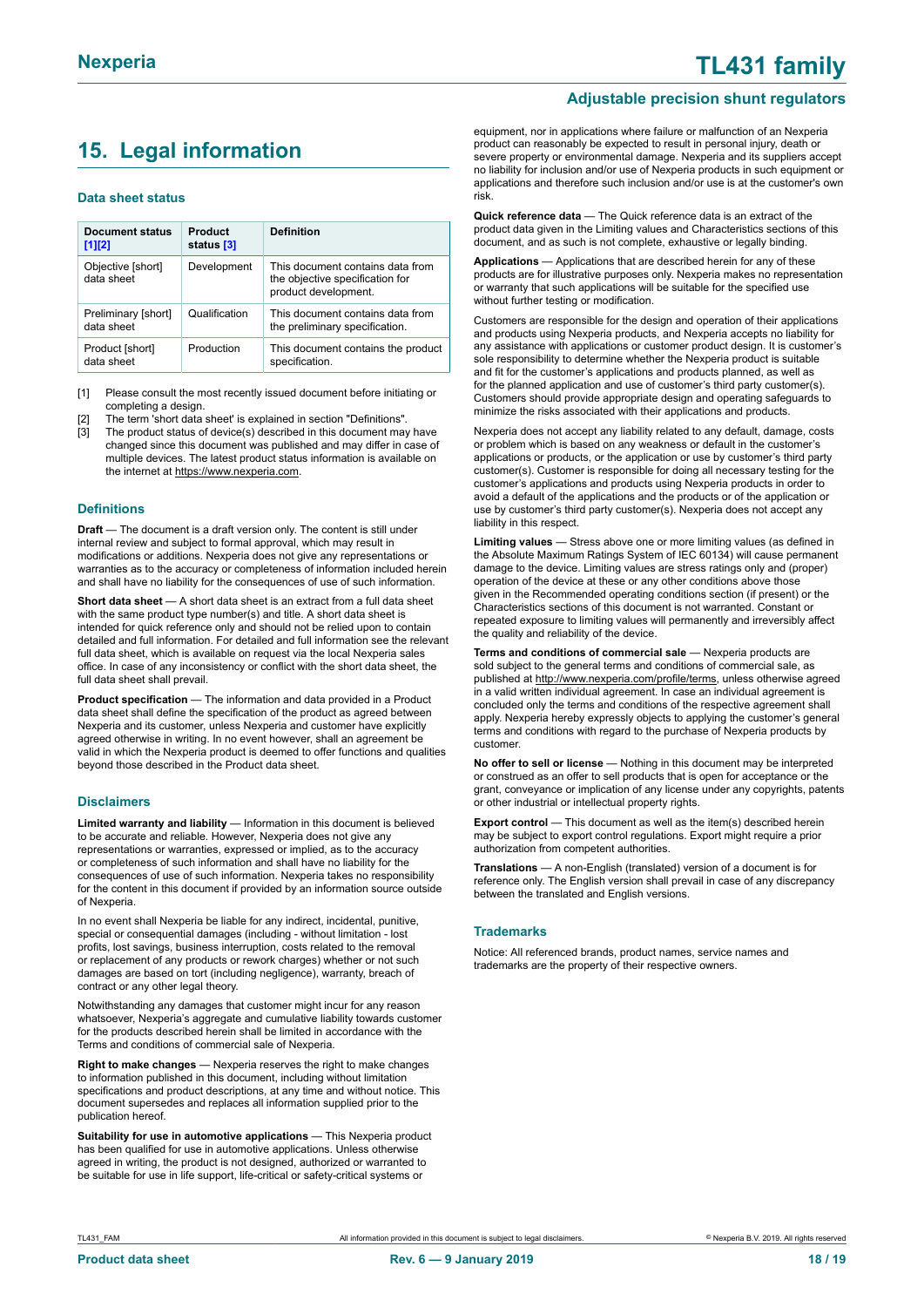### **Contents**

© **Nexperia B.V. 2019. All rights reserved**

For more information, please visit: http://www.nexperia.com For sales office addresses, please send an email to: salesaddresses@nexperia.com **Date of release: 9 January 2019**